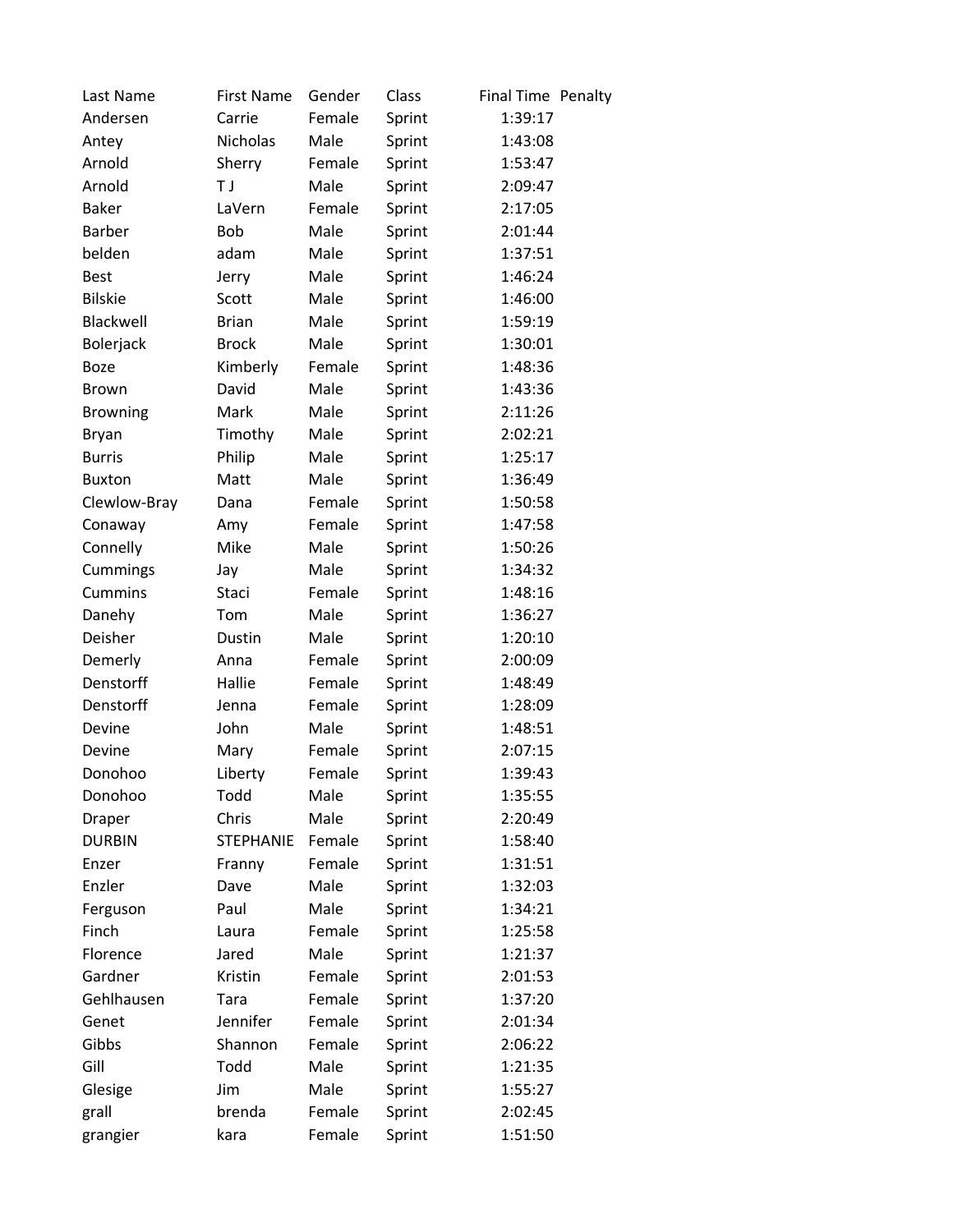| Greenfield     | Dana          | Male   | Sprint | 1:50:00 |
|----------------|---------------|--------|--------|---------|
| Hackney        | William       | Male   | Sprint | 1:38:27 |
| Halbig         | Randy         | Male   | Sprint | 1:49:23 |
| Hammer         | Kristen       | Female | Sprint | 2:17:03 |
| Harper         | Eric          | Male   | Sprint | 1:35:48 |
| haseman        | craig         | Male   | Sprint | 1:26:46 |
| <b>HAVENER</b> | <b>SHANE</b>  | Male   | Sprint | 1:34:35 |
| Hayden         | Darin         | Male   | Sprint | 1:29:59 |
| Henderson      | Sue           | Female | Sprint | 1:59:33 |
| Hoberg         | Michael       | Male   | Sprint | 2:13:55 |
| Hobgood        | Holly         | Female | Sprint | 1:47:49 |
| Holder         | <b>Bruce</b>  | Male   | Sprint | 1:48:50 |
| hudson         | hank          | Male   | Sprint | 1:47:14 |
| Jackson        | Jonathan      | Male   | Sprint | 1:52:39 |
| Jagoe          | Alexander     | Male   | Sprint | 1:38:40 |
| James          | Tamara        | Female | Sprint | 2:03:19 |
| Jankowski      | Erinn         | Female | Sprint | 1:27:23 |
| jenkins        | clay          | Male   | Sprint | 1:17:54 |
| Johnson        | Amy           | Female | Sprint | 1:44:18 |
| Kahle          | Ty            | Male   | Sprint | 1:24:13 |
| Kasenow        | <b>Kim</b>    | Female | Sprint | 1:54:40 |
| Kays           | Stephanie     | Female | Sprint | 1:48:49 |
| Kearns         | Michael       | Male   | Sprint | 1:30:38 |
| Kirkpatrick    | Shari         | Female | Sprint | 1:56:54 |
| Klostermann    | Chrissi       | Female | Sprint | 1:47:08 |
| knight         | barry         | Male   | Sprint | 1:10:55 |
| Larson         | Kimberly      | Female | Sprint | 1:57:10 |
| Leach          | Jane          | Female | Sprint | 2:03:25 |
| Lindeman       | Casey         | Male   | Sprint | 1:55:54 |
| Lockyear       | Chasd         | Male   | Sprint | 1:21:32 |
| Loehrlein      | colette       | Female | Sprint | 1:41:13 |
| Martin         | Crystal       | Female | Sprint | 2:00:08 |
| McCormick      | <b>Brad</b>   | Male   | Sprint | 1:43:16 |
| McCormick      | Sherie        | Female | Sprint | 1:42:48 |
| McGill         | Andy          | Male   | Sprint | 1:31:44 |
| McMichen       | <b>Brandy</b> | Female | Sprint | 2:10:08 |
| mcwhirter      | kenny         | Male   | Sprint | 1:49:46 |
| Meier          | Alan          | Male   | Sprint | 1:45:25 |
| Meier          | Susan         | Female | Sprint | 1:44:21 |
| Miller         | Andrea        | Female | Sprint | 2:02:37 |
| Mueller        | Sommer        | Female | Sprint | 1:46:35 |
| Murphy         | Matt          | Male   | Sprint | 1:28:06 |
| Nurrenbern     | Cliff         | Male   | Sprint | 1:21:29 |
| Oberst         | Carrie        | Female | Sprint | 1:55:23 |
| Owen           | Steve         | Male   | Sprint | 1:35:58 |
| Paredes        | Gabriel       | Male   | Sprint | 2:00:03 |
| Phifer         | Craig         | Male   | Sprint | 1:37:45 |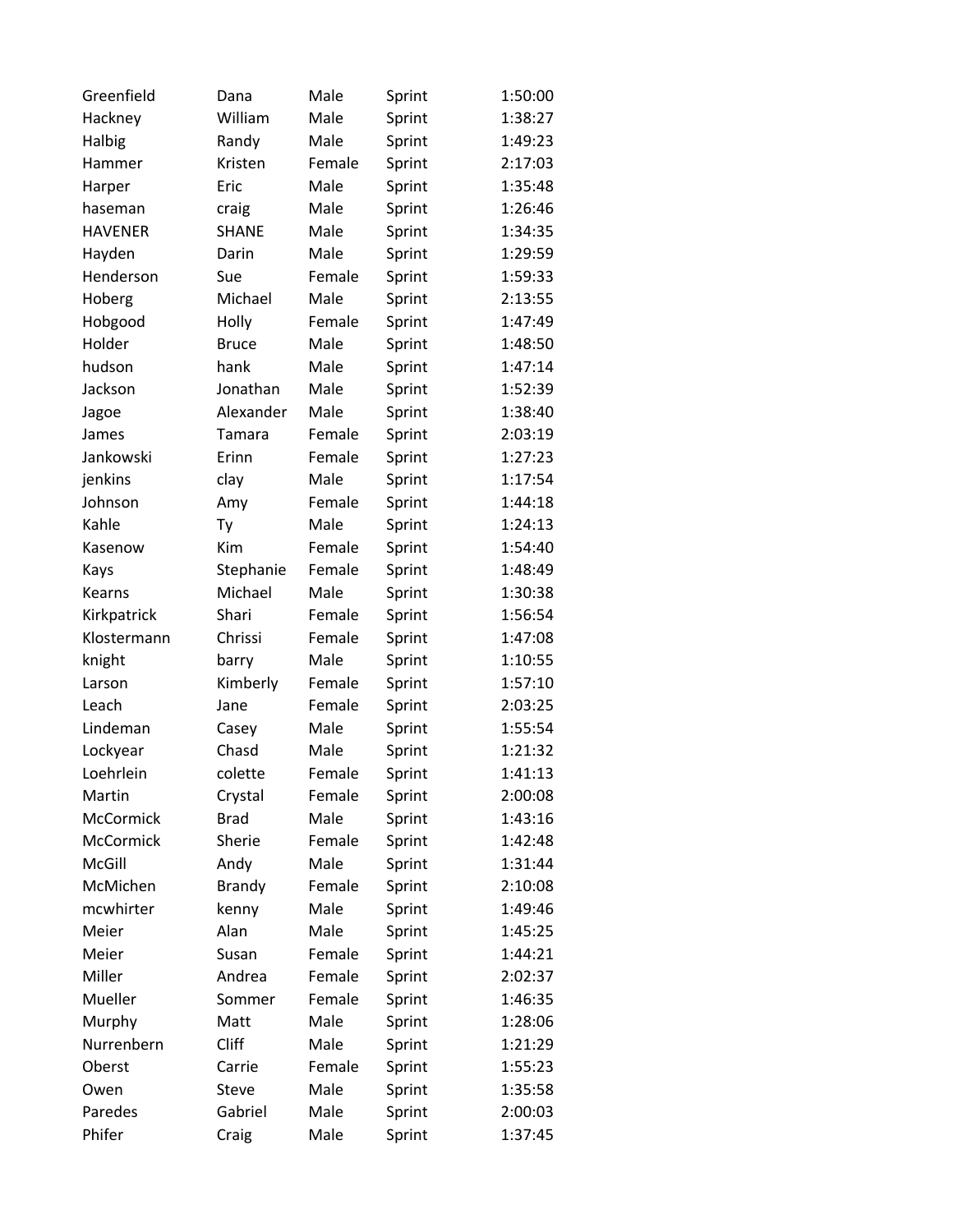| Poag             | Justin       | Male   | Sprint | 1:32:08 |
|------------------|--------------|--------|--------|---------|
| Post             | Mike         | Male   | Sprint | 1:23:45 |
| Rakestraw        | <b>Nic</b>   | Male   | Sprint | 1:25:50 |
| Ricketts         | Wayne        | Male   | Sprint | 1:24:30 |
| ridsdale         | paul         | Male   | Sprint | 1:45:25 |
| Rogers           | Cathy        | Female | Sprint | 1:37:07 |
| Rogers           | Thomas       | Male   | Sprint | 1:39:07 |
| Rouser           | Jason        | Male   | Sprint | 1:46:53 |
| russell          | sheree       | Female | Sprint | 2:15:00 |
| sanchez          | Andrew       | Male   | Sprint | 1:23:21 |
| Schutte          | Elizabeth    | Female | Sprint | 1:59:15 |
| Schutte          | Stephanie    | Female | Sprint | 1:56:24 |
| Sebastian        | Mike         | Male   | Sprint | 1:51:04 |
| Sherman          | Peter        | Male   | Sprint | 1:58:02 |
| Sills            | Clay         | Male   | Sprint | 1:40:12 |
| Smith            | Christopher  | Male   | Sprint | 1:35:19 |
| <b>SMITH</b>     | <b>KYLE</b>  | Male   | Sprint | 1:30:51 |
| Smith            | Olivia       | Female | Sprint | 2:00:27 |
| <b>Sparks</b>    | Nathan       | Male   | Sprint | 1:24:51 |
| Steenberg        | Greg         | Male   | Sprint | 1:23:07 |
| Stevenson        | Jennifer     | Female | Sprint | 2:06:07 |
| Stevenson        | Tim          | Male   | Sprint | 1:51:29 |
| stoll            | michelle     | Female | Sprint | 1:50:21 |
| <b>Strine</b>    | <b>Brent</b> | Male   | Sprint | 1:32:28 |
| <b>Strine</b>    | Melissa      | Female | Sprint | 1:40:09 |
| Titzer           | Michael      | Male   | Sprint | 2:00:21 |
| Titzer           | Steven       | Male   | Sprint | 1:34:52 |
| Townsend         | <b>Brian</b> | Male   | Sprint | 2:09:18 |
| Townsend         | Kimberly     | Female | Sprint | 1:52:04 |
| Trusty           | Danny        | Male   | Sprint | 1:57:55 |
| Tullis           | Elizabeth    | Female | Sprint | 1:46:57 |
| Valeriote Weaver | Jennifer     | Female | Sprint | 2:16:09 |
| VanWynsberghe    | Randy        | Male   | Sprint | 1:19:51 |
| Voyles           | Jon          | Male   | Sprint | 1:32:43 |
| Wagner           | Luke         | Male   | Sprint | 1:36:00 |
| Waldroup         | Cory         | Male   | Sprint | 1:34:09 |
| Wandtke          | Matthew      | Male   | Sprint | 1:31:40 |
| Watts            | Wendy        | Female | Sprint | 1:50:52 |
| Weber            | Scott        | Male   | Sprint | 1:37:28 |
| Webster          | Emily        | Female | Sprint | 1:54:15 |
| Whittle          | Kendra       | Female | Sprint | 2:18:51 |
| wilcox           | douglas      | Male   | Sprint | 1:36:26 |
| Williams         | Lacy         | Female | Sprint | 1:26:12 |
| Winck            | Patty        | Female | Sprint | 2:01:48 |
| Winkleman        | Adam         | Male   | Sprint | 1:35:35 |
| wolf             | bob          | Male   | Sprint | 1:53:11 |
| Wolfe            | Courtney     | Female | Sprint | 1:55:58 |